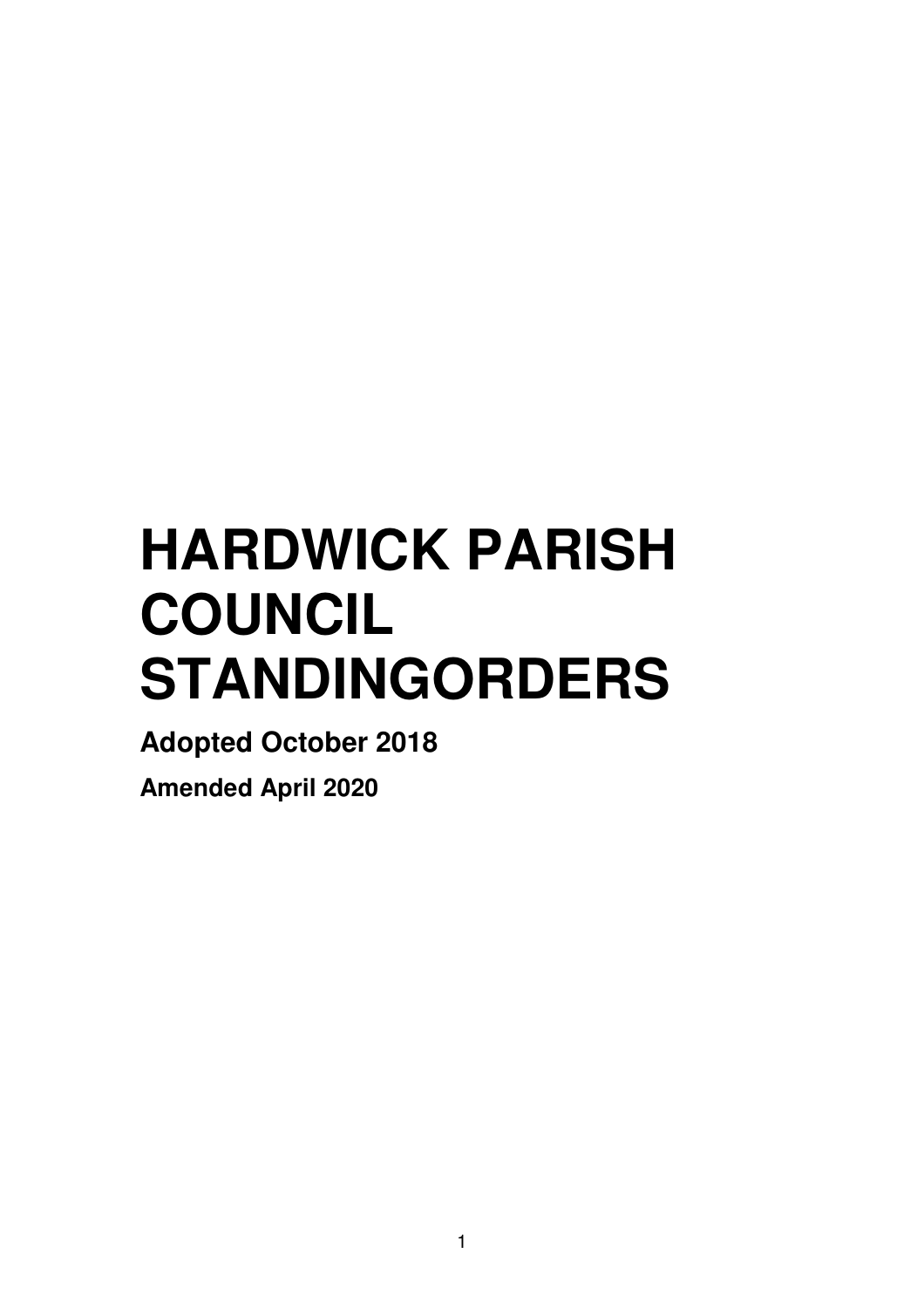| 1. |                                                           |
|----|-----------------------------------------------------------|
| 2. |                                                           |
| 3. |                                                           |
| 4. |                                                           |
| 5. |                                                           |
| 6. | <b>EXTRAORDINARY MEETINGS OF THE COUNCIL,</b>             |
| 7. |                                                           |
| 8. |                                                           |
| 9. | <b>MOTIONS FOR A MEETING THAT REQUIRE WRITTEN NOTICE</b>  |
|    | 10. MOTIONS AT A MEETING THAT DO NOT REQUIRE WRITTEN      |
|    |                                                           |
|    |                                                           |
|    |                                                           |
|    |                                                           |
|    |                                                           |
|    |                                                           |
|    | 17. ACCOUNTS AND ACCOUNTING STATEMENTS 16                 |
|    | 18. FINANCIAL CONTROLS AND PROCUREMENT  17                |
|    |                                                           |
|    | 20. RESPONSIBILITIES TO PROVIDE INFORMATION 19            |
|    | 21. RESPONSIBILITIES UNDER DATA PROTECTION LEGISLATION 19 |
|    |                                                           |
|    |                                                           |
|    | 24. COMMUNICATING WITH DISTRICT AND COUNTY OR UNITARY     |
|    |                                                           |
|    |                                                           |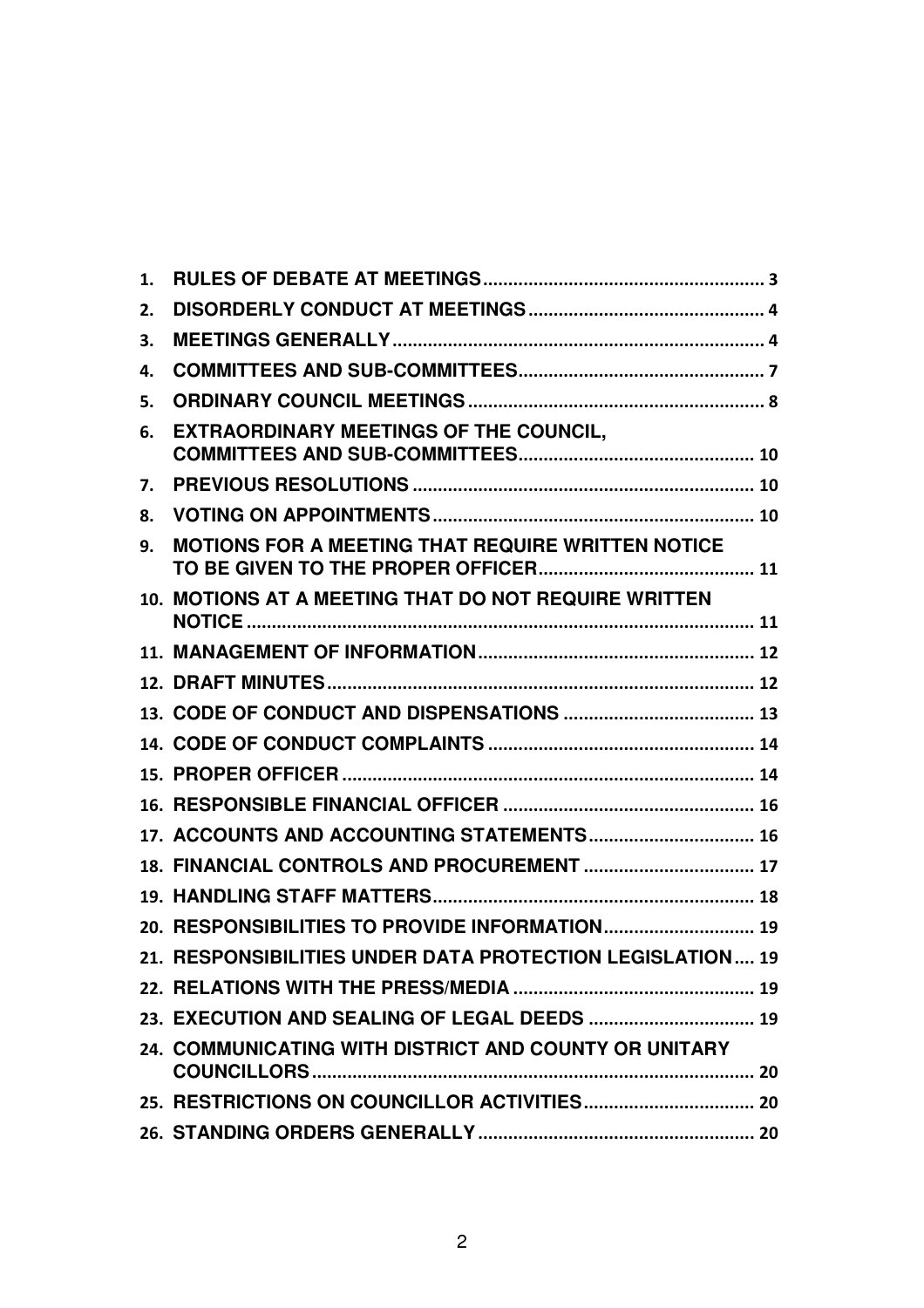#### 1. **RULES OF DEBATE AT MEETINGS**

- a Motions on the agenda shall be considered in the order that they appear unless the order is changed at the discretion of the chairman of the meeting.
- b A motion (including an amendment) shall not be progressed unless it has been moved and seconded.
- c A motion on the agenda that is not moved by its proposer may be treated by the chairman of the meeting as withdrawn.
- d If a motion (including an amendment) has been seconded, it may be withdrawn by the proposer only with the consent of the seconder and the meeting.
- e An amendment is a proposal to remove or add words to a motion. It shall not negate the motion.
- f If an amendment to the original motion is carried, the original motion (as amended) becomes the substantive motion upon which further amendment(s) may be moved.
- g A councillor may move an amendment to his own motion if agreed by the meeting. If a motion has already been seconded, the amendment shall be with the consent of the seconder and the meeting.
- h If there is more than one amendment to an original or substantive motion, the amendments shall be moved in the order directed by the chairman of the meeting.
- i Only one amendment shall be moved and debated at a time, the order of which shall be directed by the chairman of the meeting.
- j One or more amendments may be discussed together if the chairman of the meeting considers this expedient but each amendment shall be voted upon separately.
- k A point of order shall be decided by the chairman of the meeting and his decision shall be final.
- l When a motion is under debate, no other motion shall be moved except:
	- i. to amend the motion;
	- ii. to proceed to the next business;
	- iii. to adjourn the debate;
	- iv. to put the motion to a vote;
	- v. to ask a person to be no longer heard or to leave the meeting;
	- vi. to refer a motion to a committee or sub-committee for consideration;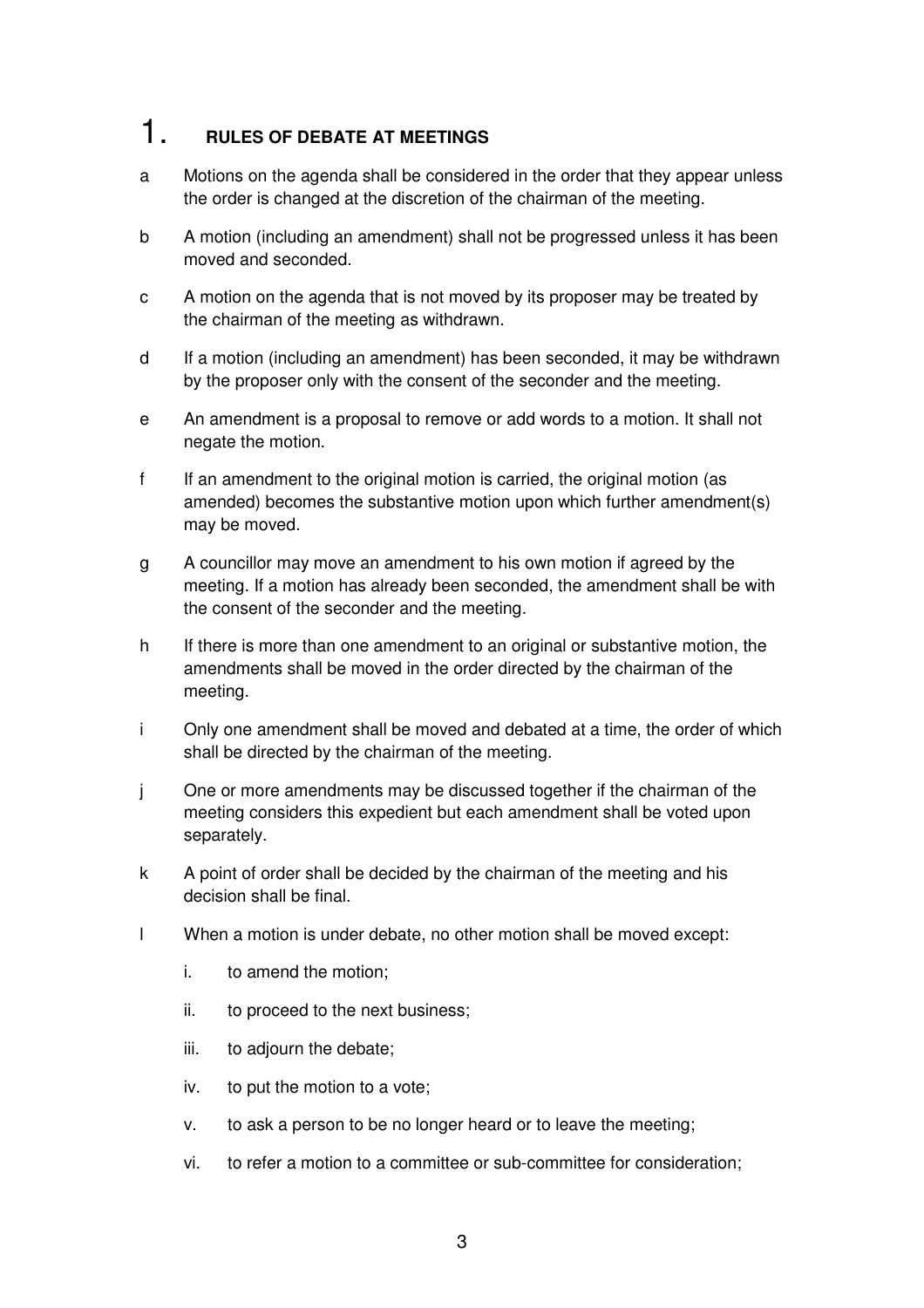- vii. to exclude the public and press;
- viii. to adjourn the meeting; or
- ix. to suspend particular standing order(s) excepting those which reflect mandatory statutory or legal requirements.
- m. chairman of the meeting shall be satisfied that the motion has been sufficiently debated and that the mover of the motion under debate has exercised or waived his right of reply.

#### 2. **DISORDERLY CONDUCT AT MEETINGS**

- a No person shall obstruct the transaction of business at a meeting or behave offensively or improperly. If this standing order is ignored, the chairman of the meeting shall request such person(s) to moderate or improve their conduct.
- b If person(s) disregard the request of the chairman of the meeting to moderate or improve their conduct, any councillor or the chairman of the meeting may move that the person be no longer heard or be excluded from the meeting. The motion, if seconded, shall be put to the vote without discussion.
- c If a resolution made under standing order 2(b) is ignored, the chairman of the meeting may take further reasonable steps to restore order or to progress the meeting. This may include temporarily suspending or closing the meeting.

## 3. **MEETINGS GENERALLY**

Full Council meetings Committee meetings Sub-committee meetings

- a **Meetings shall not take place in premises which at the time of the meeting are used for the supply of alcohol, unless no other premises are available free of charge or at a reasonable cost.**
- b **The minimum three clear days for notice of a meeting does not include the day on which notice was issued, the day of the meeting, a Sunday, a day of the Christmas break, a day of the Easter break or of a bank holiday or a day appointed for public thanksgiving or mourning.**
- c **The minimum three clear days' public notice for a meeting does not include the day on which the notice was issued or the day of the meeting**
- d **Meetings shall be open to the public unless their presence is prejudicial to the public interest by reason of the confidential nature of the business**
- **to be transacted or for other special reasons. The public's exclusion from part or all of a meeting shall be by a resolution which shall give reasons**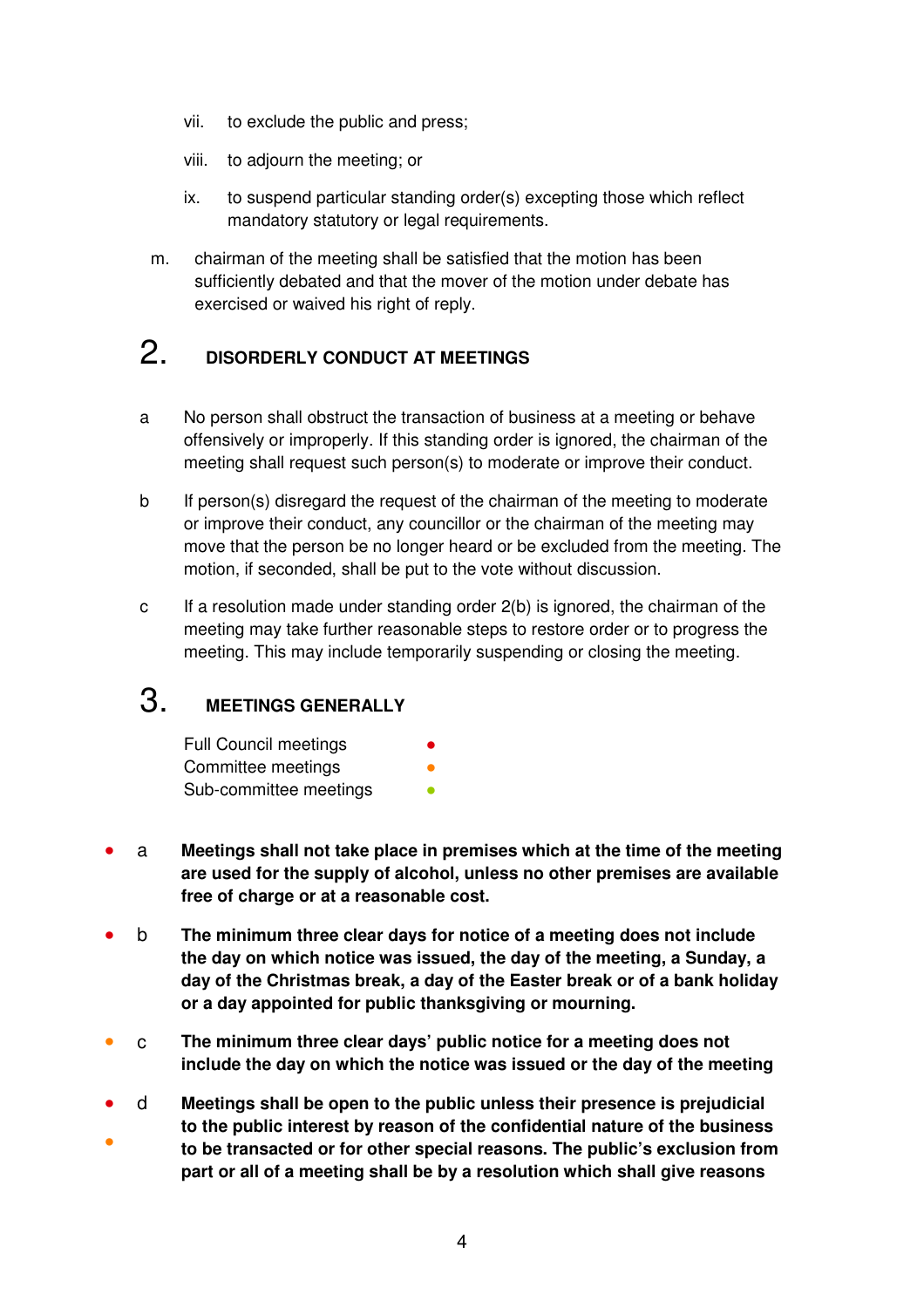#### **for the public's exclusion.**

- e Members of the public may make representations, answer questions and give evidence at a meeting which they are entitled to attend in respect of the business on the agenda.
- f The period of time designated for public participation at a meeting in accordance with standing order 3(e) is at the Chairman's discretion.
- g Subject to standing order 3(f), a member of the public shall not speak for more than 5 minutes.
- h In accordance with standing order  $3(e)$ , a question shall not require a response at the meeting nor start a debate on the question. The chairman of the meeting may direct that a written or oral response be given.
- i A person shall raise his hand when requesting to speak. The chairman of the meeting may at any time aska person to stand when speaking.
- j A person who speaks at a meeting shall direct his comments to the chairman of the meeting.
- k Only one person is permitted to speak at a time. If more than one person wants to speak, the chairman of the meeting shall direct the order of speaking.
- l **Subject to standing order 3(m), a person who attends a meeting is**
- **permitted to report on the meeting whilst the meeting is open to the public. To "report" means to film, photograph, make an audio recording of meeting proceedings, use any other means for enabling persons not present to see or hear the meeting as it takes place or later or to report or to provide oral or written commentary about the meeting so that the report or commentary is available as the meeting takes place or later to persons not present.**
- m **A person present at a meeting may not provide an oral report or oral commentary about a meeting as it takes place without permission.**
- ●
- ● n **The press shall be provided with reasonable facilities for the taking of their report of all or part of a meeting at which they are entitled to be present.**
- o **Subject to standing orders which indicate otherwise, anything authorised or required to be done by, to or before the Chairman of the Council may in his absence be done by, to or before the Vice-Chairman of the Council (if there is one).**
- p **The Chairman of the Council, if present, shall preside at a meeting. If the Chairman is absent from a meeting, the Vice-Chairman of the Council (if there is one) if present, shall preside. If both the Chairman and the Vice-Chairman are absent from a meeting, a councillor as chosen by the**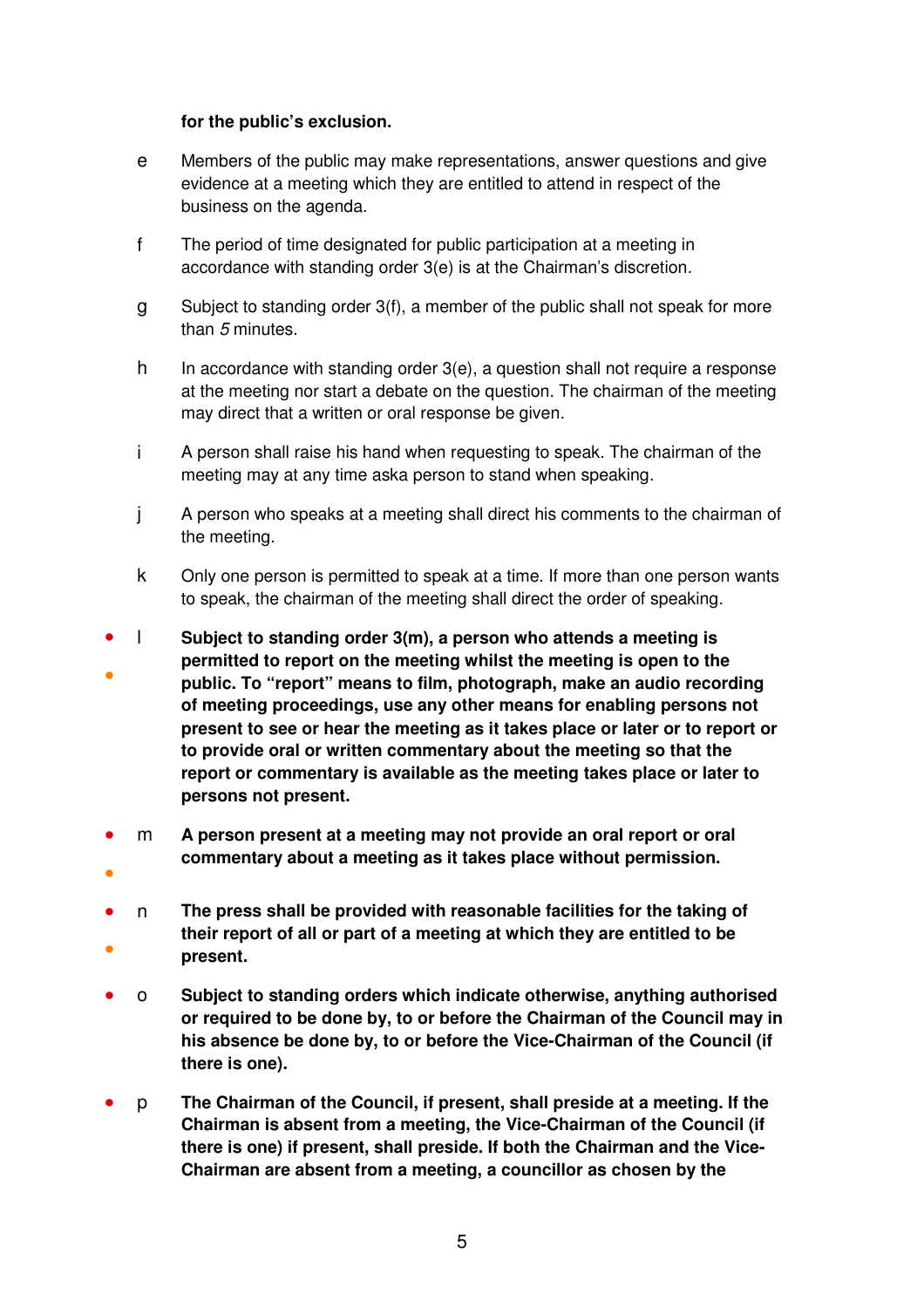**councillors present at the meeting shall preside at the meeting.**

- ● q **Subject to a meeting being quorate, all questions at a meeting shall be decided by a majority of the councillors and non-councillors with voting rights present and voting.**
- ●
- ● r **The chairman of a meeting may give an original vote on any matter put to the vote, and in the case of an equality of votes may exercise his casting vote whether or not he gave an original vote.**
- See standing orders 5(h) and (i) for the different rules that apply in the election of the Chairman of the Council at the annual meeting of the Council.
- s Unless standing orders provide otherwise, voting on a question shall be **by a show of hands. At the request of a councillor, the voting on any question shall be recorded so as to show whether each councillor present and voting gave his vote for or against that question.** Such a request shall be made before moving on to the next item of business on the agenda.
	- t The minutes of a meeting shall include an accurate record of the following:
		- i. the time and place of the meeting;
		- ii. the names of councillors who are present and the names of councillors who are absent;
		- iii. interests that have been declared by councillors and non-councillors with voting rights:
		- iv. the grant of dispensations (if any) to councillors and non-councillors with voting rights;
		- v. whether a councillor or non-councillor with voting rights left the meeting when matters that they held interests in were being considered;
		- vi. if there was a public participation session; and
		- vii. the resolutions made.
- u **A councillor or a non-councillor with voting rights who has a disclosable pecuniary interest or another interest as set out in the Council's code of**
- ● **conduct in a matterbeing considered at a meeting is subject to statutory limitations or restrictions under the code on his right to participate and vote on that matter.**
- v **No business may be transacted at a meeting unless at least one-third of the whole number of members of the Council are present and in no case shall the quorum of a meeting be less than three.**

See standing order 4d(viii) for the quorum of a committee or sub-committee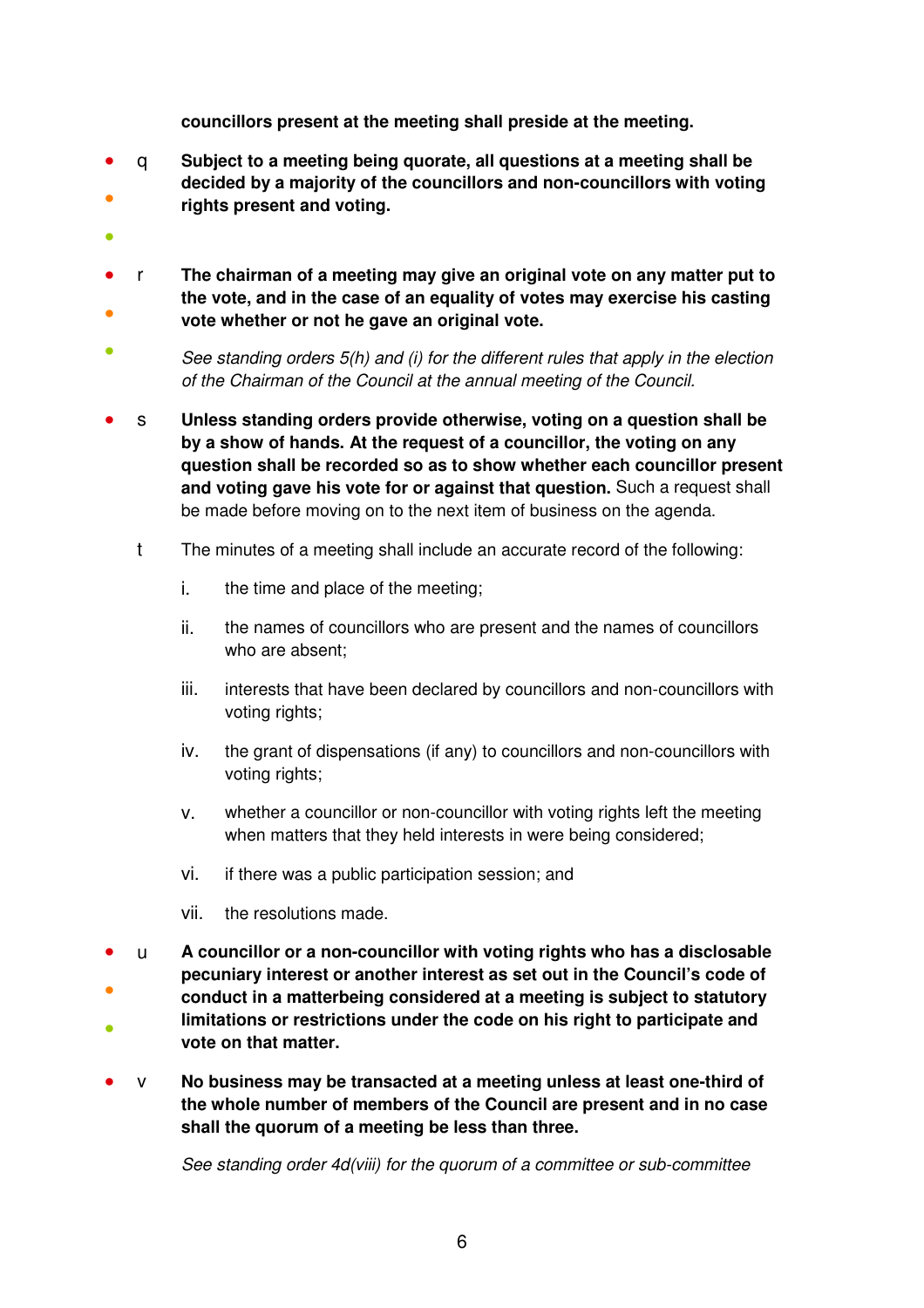meeting.

●

● ● w **If a meeting is or becomes inquorate no business shall be transacted** and the meeting shall be closed. The business on the agenda for the meeting shall be adjourned to another meeting.

#### 4. **COMMITTEES AND SUB-COMMITTEES**

- a **Unless the Council determines otherwise, a committee may appoint a sub-committee whose terms of reference and members shall be determined by the committee.**
- b **The members of a committee may include non-councillors unless it is a committee which regulates and controls the finances of the Council.**
- c **Unless the Council determines otherwise, all the members of an advisory committee and a sub-committee of the advisory committee may be noncouncillors.**
- d The Council may appoint standing committees or other committees as may be necessary, and:
	- i. shall determine their terms of reference;
	- ii. shall determine the number and time of the ordinary meetings of a standing committee up until the date of the next annual meeting of the Council;
	- iii. shall permit a committee, other than in respect of the ordinary meetings of a committee, to determine the number and time of its meetings;
	- iv. shall, subject to standing orders 4(b) and (c), appoint and determine the terms of office of members of such a committee;
	- v. may, subject to standing orders 4(b) and (c), appoint and determine the terms of office of the substitute members to a committee whose role is to replace the ordinary members at a meeting of a committee if the ordinary members of the committee confirm to the Proper Officer 7 clear days before the meeting that they are unable to attend;
	- vi. shall, after it has appointed the members of a standing committee, appoint the chairman of the standing committee;
	- vii. shall permit a committee other than a standing committee, to appoint its own chairman at the first meeting of the committee;
	- viii. shall determine the place, notice requirements and quorum for a meeting of a committee and a sub-committee which, in both cases, shall be no less than three;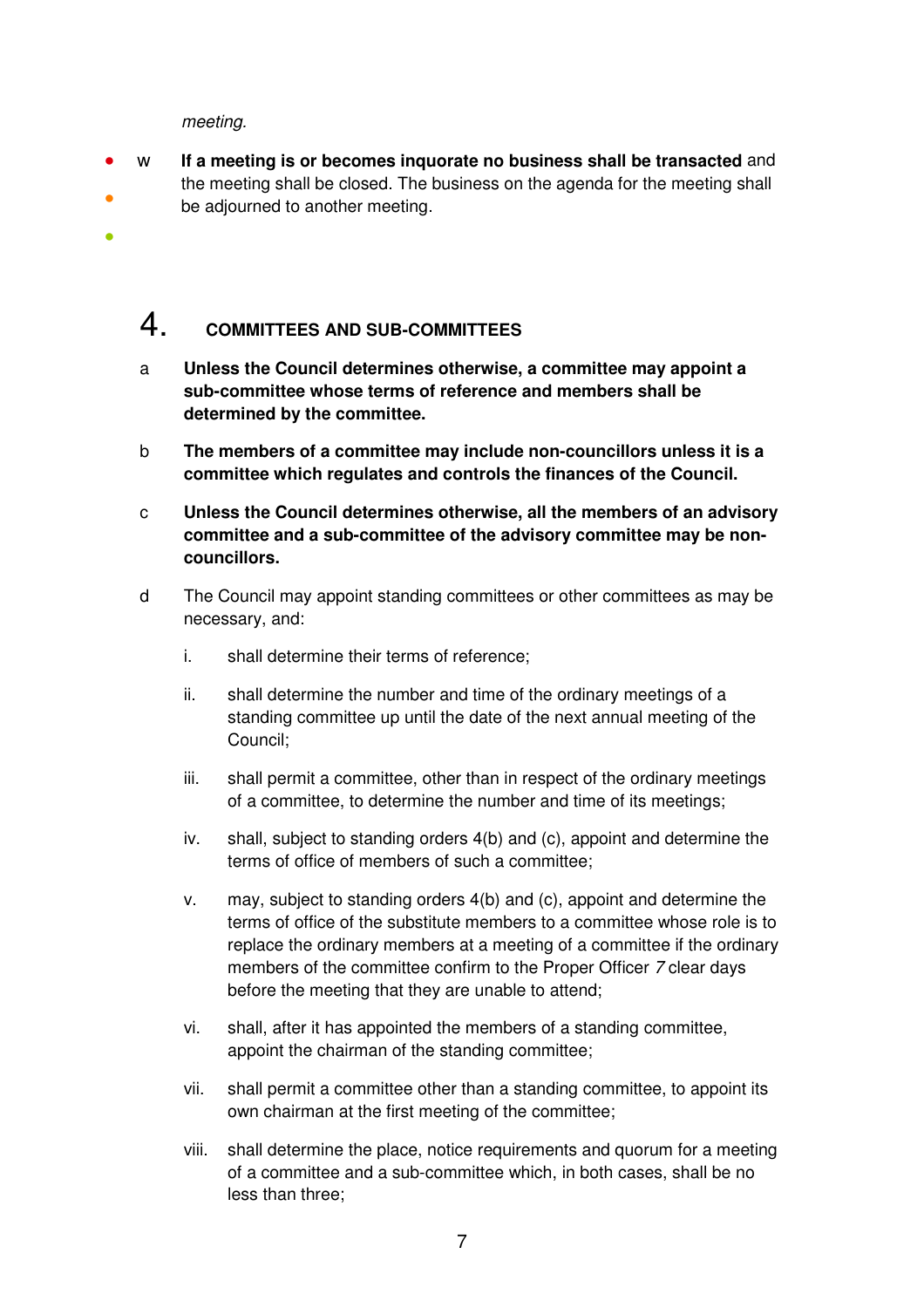- ix. shall determine if the public may participate at a meeting of a committee;
- x. shall determine if the public and press are permitted to attend the meetings of a sub-committee and also the advance public notice requirements, if any, required for the meetings of a sub-committee;
- xi. shall determine if the public may participate at a meeting of a subcommittee that they are permitted to attend; and
- xii. may dissolve a committee or a sub-committee.

#### 5. **ORDINARY COUNCIL MEETINGS**

- a **In an election year, the annual meeting of the Council shall be held on or within 14 days following the day on which the councillors elected take office.**
- b **In a year which is not an election year, the annual meeting of the Council shall be held on such day in May as the Council decides.**
- c **If no other time is fixed, the annual meeting of the Council shall take place at 6pm.**
- d **In addition to the annual meeting of the Council, at least three other ordinary meetings shall be held in each year on such dates and times as the Council decides.**
- e **The first business conducted at the annual meeting of the Council shall be the election of the Chairman and Vice-Chairman (if there is one) of the Council.**
- f **The Chairman of the Council, unless he has resigned or becomes disqualified, shall continue in office and preside at the annual meeting until his successor is elected at the next annual meeting of the Council.**
- g **The Vice-Chairman of the Council, if there is one, unless he resigns or becomes disqualified, shall hold office until immediately after the election of the Chairman of the Council at the next annual meeting of the Council.**
- h **In an election year, if the current Chairman of the Council has not been re-elected as a member of the Council, he shall preside at the annual meeting until a successor Chairman of the Council has been elected. The current Chairman of the Council shall not have an original vote in respect of the election of the new Chairman of the Council but shall give a casting vote in the case of an equality of votes.**
- i **In an election year, if the current Chairman of the Council has been reelected as a member of the Council, he shall preside at the annual meeting until a new Chairman of the Council has been elected. He may exercise an original vote in respect of the election of the new Chairman of the Council and shall give a casting vote in the case of an equality of votes.**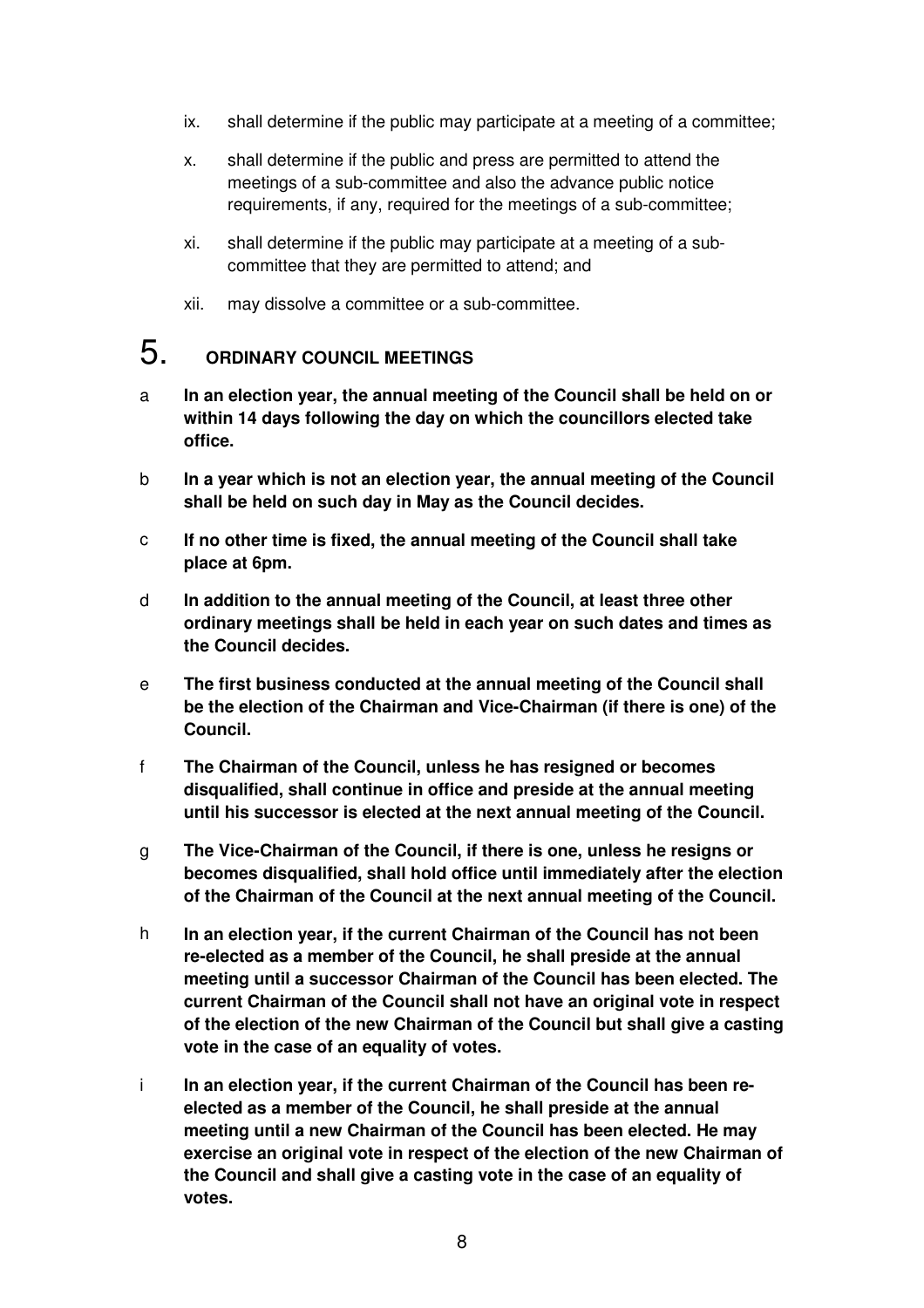- j Following the election of the Chairman of the Council and Vice-Chairman (if there is one) of the Council at the annual meeting, the business shall include:
	- i. **In an election year, delivery by the Chairman of the Council and councillors of their acceptance of office forms unless the Council resolves for this to be done at a later date. In a year which is not an election year, delivery by the Chairman of the Council of his acceptance of office form unless the Council resolves for this to be done at a later date;**
	- ii. Confirmation of the accuracy of the minutes of the last meeting of the Council;
	- iii. Receipt of the minutes of the last meeting of a committee;
	- iv. Consideration of the recommendations made by a committee;
	- v. Review of delegation arrangements to committees, sub-committees, staff and other local authorities;
	- vi. Review of the terms of reference for committees;
	- vii. Appointment of members to existing committees;
	- viii. Appointment of any new committees in accordance with standing order 4;
	- ix. Review and adoption of appropriate standing orders and financial regulations;
	- x. Review of arrangements (including legal agreements) with other local authorities, not-for-profit bodies and businesses.
	- xi. Review of representation on or work with external bodies and arrangements for reporting back;
	- xii. In an election year, to make arrangements with a view to the Council becoming eligible to exercise the general power of competence in the future;
	- xiii. Review of inventory of land and other assets including buildings and office equipment;
	- xiv. Confirmation of arrangements for insurance cover in respect of all insurable risks;
	- xv. Review of the Council's and/or staff subscriptions to other bodies;
	- xvi. Review of the Council's complaints procedure;
	- xvii. Review of the Council's policies, procedures and practices in respect of its obligations under freedom of information and data protection legislation (see also standing orders 11, 20 and 21);
	- xviii. Review of the Council's policy for dealing with the press/media;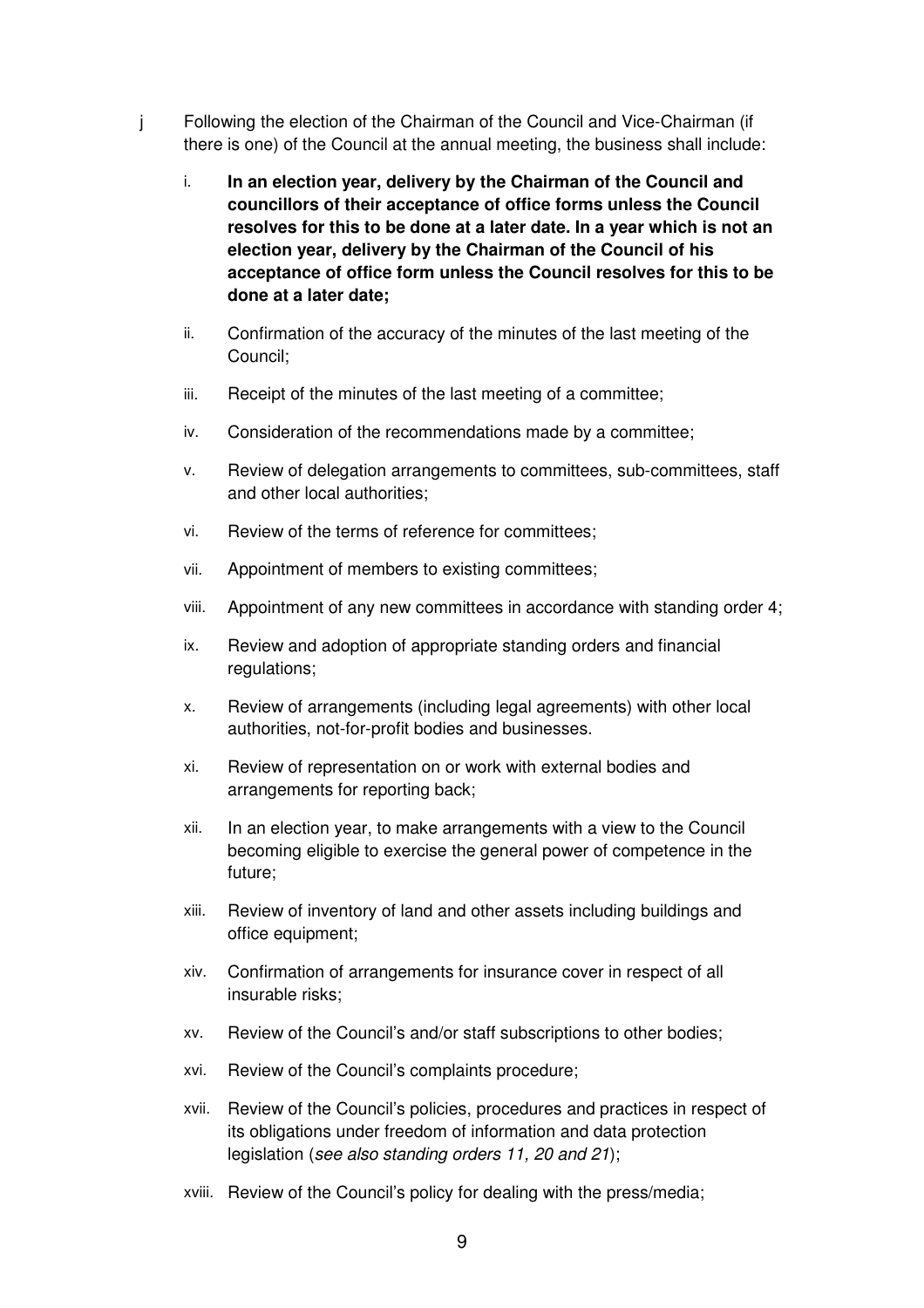- xix. Review of the Council's employment policies and procedures;
- xx. Review of the Council's expenditure incurred under s.137 of the Local Government Act 1972 or the general power of competence.
- xxi. Determining the time and place of ordinary meetings of the Council up to and including the next annual meeting ofthe Council.

#### 6. **EXTRAORDINARY MEETINGS OF THE COUNCIL, COMMITTEES AND SUB-COMMITTEES**

- a **The Chairman of the Council may convene an extraordinary meeting of the Council at any time.**
- b **If the Chairman of the Council does not call an extraordinary meeting of the Council within seven days of having been requested in writing to do so by two councillors, any two councillors may convene an extraordinary meeting of the Council. The public notice giving the time, place and agenda for such a meeting shall be signed by the two councillors.**
- c The chairman of a committee or a sub-committee may convene an extraordinary meeting of the committee or the sub-committee at any time.
- d If the chairman of a committee or a sub-committee does not call an extraordinary meeting within 7 days of having been requested to do so by 2 members of the committee or the sub-committee, any 2 members of the committee or the sub-committee may convene an extraordinary meeting of the committee or a sub-committee.

#### 7. **PREVIOUS RESOLUTIONS**

- a A resolution shall not be reversed within six months except either by a special motion, which requires written notice by at least 3 councillors to be given to the Proper Officer in accordance with standing order 9, or by a motion moved in pursuance of the recommendation of a committee or a sub-committee.
- b When a motion moved pursuant to standing order 7(a) has been disposed of, no similar motion may be moved for a further six months.

#### 8. **VOTING ON APPOINTMENTS**

a Where more than two persons have been nominated for a position to be filled by the Council and none of those persons has received an absolute majority of votes in their favour, the name of the person having the least number of votes shall be struck off the list and a fresh vote taken. This process shall continue until a majority of votes is given in favour of one person. A tie in votes may be settled by the casting vote exercisable by the chairman of the meeting.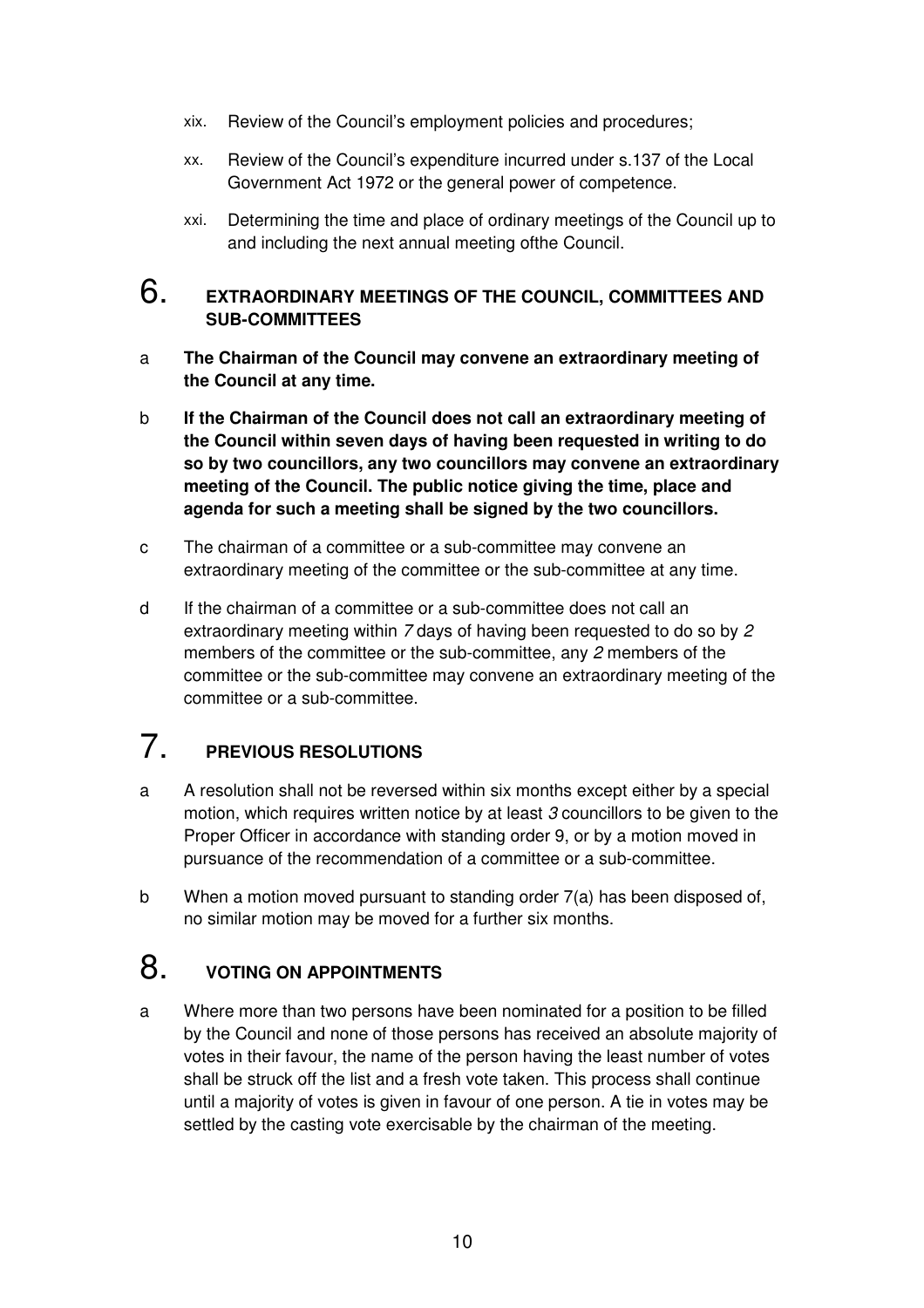#### 9. **MOTIONS FOR A MEETING THAT REQUIRE WRITTEN NOTICE TO BE GIVEN TO THE PROPER OFFICER**

a A motion shall relate to the responsibilities of the meeting for which it is tabled and in any event shall relate to the performance of the Council's statutory functions, powers and obligations or an issue which specifically affects the Council's area or its residents.

#### 10. **MOTIONS AT A MEETING THAT DO NOT REQUIRE WRITTEN NOTICE**

a The following motions may be moved at a meeting without written notice to the Proper Officer:

i. to correct an inaccuracy in the draft minutes of a meeting;

- ii. to move to a vote;
- iii. to defer consideration of a motion;
- iv. to refer a motion to a particular committee or sub-committee;
- v. to appoint a person to preside at a meeting;
- vi. to change the order of business on the agenda;
- vii. to proceed to the next business on the agenda;
- viii. to require a written report;
- ix. to appoint a committee or sub-committee and their members;
- x. to extend the time limits for speaking;
- xi. to exclude the press and public from a meeting in respect of confidential or other information which is prejudicial to the public interest;
- xii. to not hear further from a councillor or a member of the public;
- xiii. to exclude a councillor or member of the public for disorderly conduct;
- xiv. to temporarily suspend the meeting;
- xv. to suspend a particular standing order (unless it reflects mandatory statutory or legal requirements);
- xvi. to adjourn the meeting; or
- xvii. to close the meeting.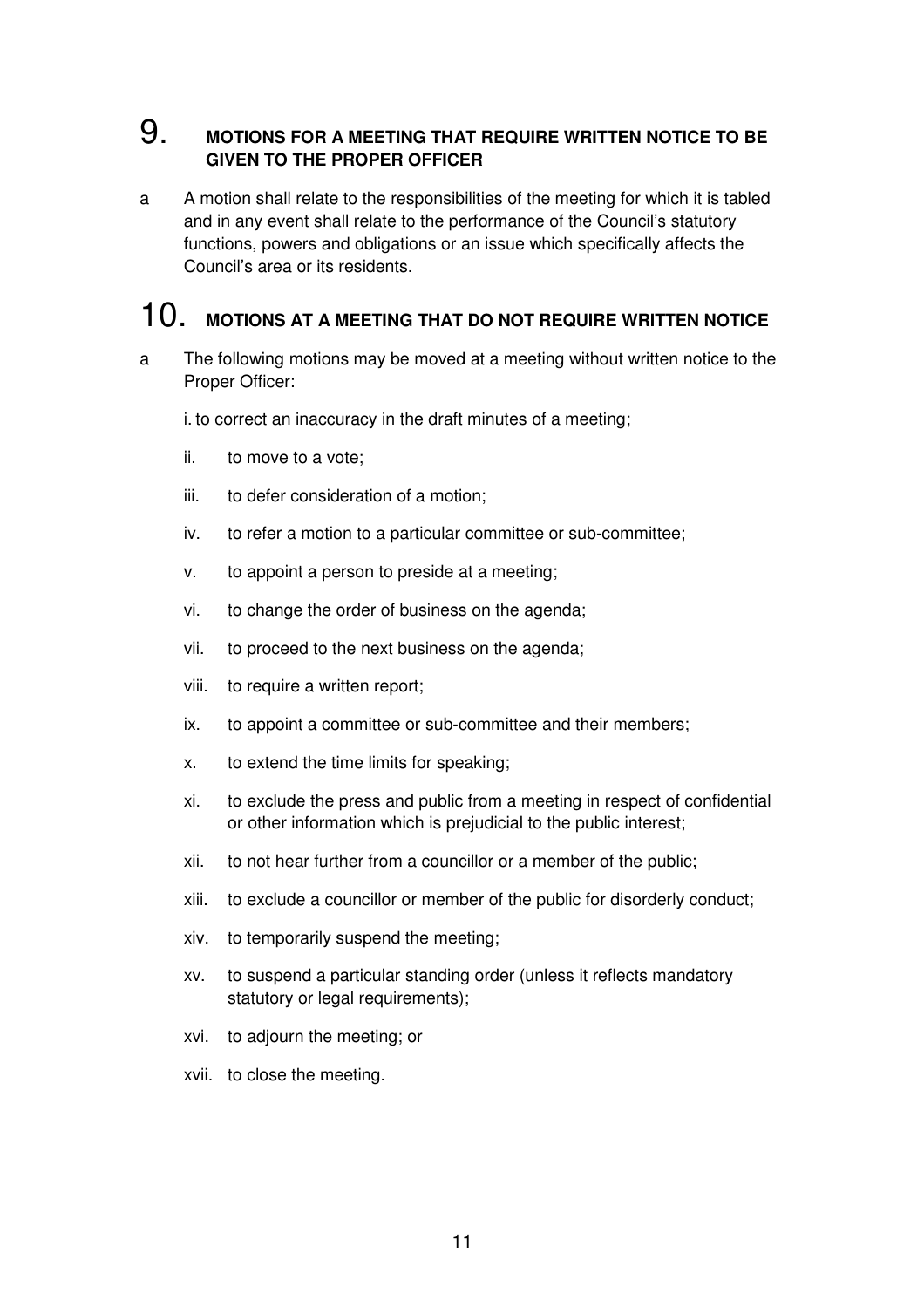## 11. **MANAGEMENT OF INFORMATION**

See also standing order 20.

- a **The Council shall have in place and keep under review, technical and organisational measures to keep secure information (including personal data) which it holds in paper and electronic form. Such arrangements shall include deciding who has access to personal data and encryption of personal data.**
- b **The Council shall have in place, and keep under review, policies for the retention and safe destruction of all information (including personal data) which it holds in paper and electronic form. The Council's retention policy shall confirm the period for which information (including personal data) shall be retained or if this is not possible the criteria used to determine that period (e.g. the Limitation Act 1980).**
- c **The agenda, papers that support the agenda and the minutes of a meeting shall not disclose or otherwise undermine confidential information or personal data without legal justification.**
- d **Councillors, staff, the Council's contractors and agents shall not disclose confidential information or personal data without legal justification.**

## 12. **DRAFT MINUTES**

| <b>Full Council meetings</b> |  |
|------------------------------|--|
| Committee meetings           |  |
| Sub-committee meetings       |  |

- a If the draft minutes of a preceding meeting have been served on councillors with the agenda to attend the meeting at which they are due to be approved for accuracy, they shall be taken as read.
- b There shall be no discussion about the draft minutes of a preceding meeting except in relation to their accuracy. A motion to correct an inaccuracy in the draft minutes shall be moved in accordance with standing order 10(a)(i).
- c The accuracy of draft minutes, including any amendment(s) made to them, shall be confirmed by resolution and shall be signed by the chairman of the meeting and stand as an accurate record of the meeting to which the minutes relate.
- d If the chairman of the meeting does not consider the minutes to be an accurate record of the meeting to which they relate, he shall sign the minutes and include a paragraph in the following terms or to the same effect:

"The chairman of this meeting does not believe that the minutes of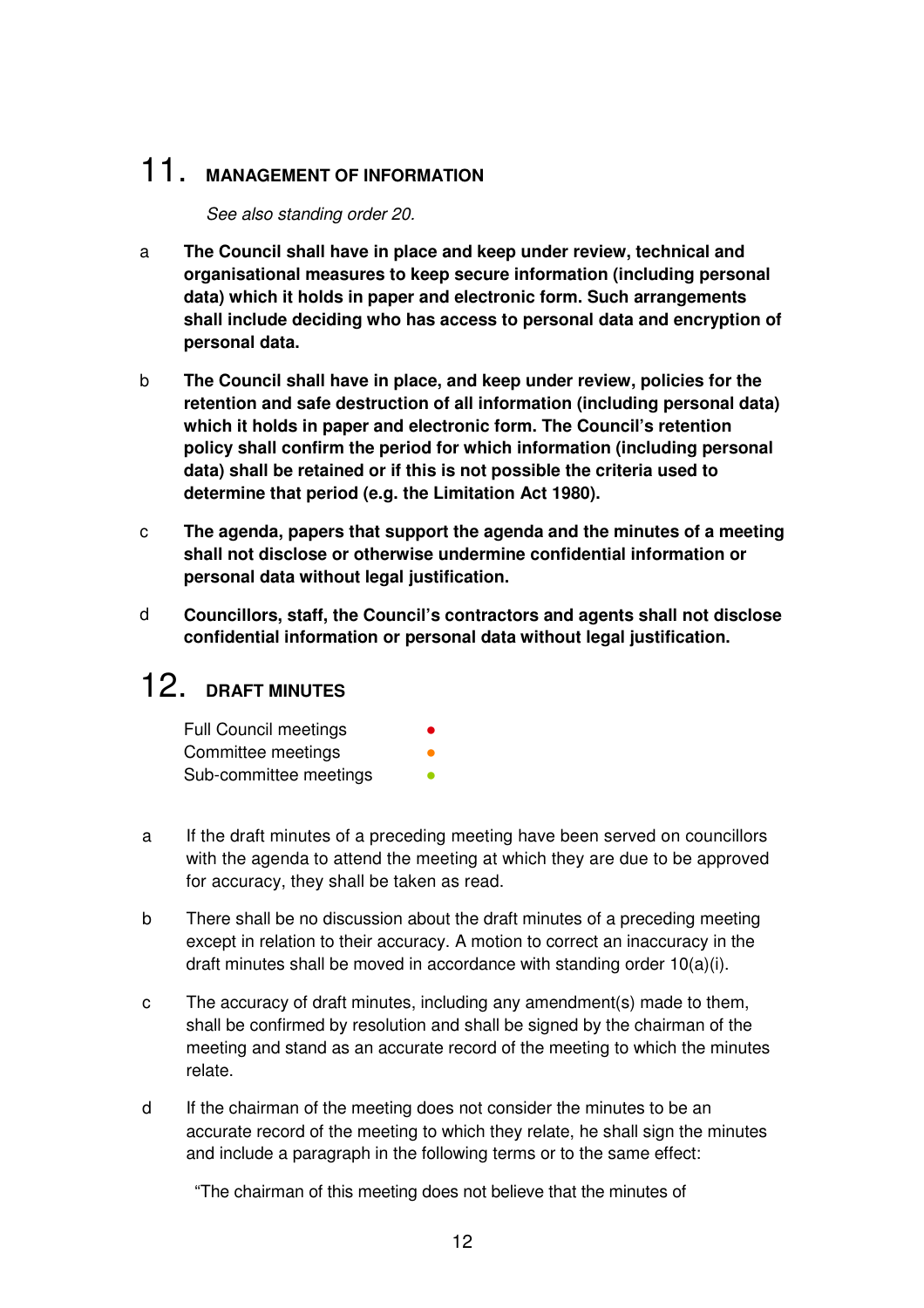the meeting of the (Hardwick Parish Council) held on [date] in respect of ( ) were a correct record but his view was not upheld by the meeting and the minutes are confirmed as an accurate record of the proceedings."

- ● ● e **If the Council's gross annual income or expenditure (whichever is higher) does not exceed £25,000, it shall publish draft minutes on a website which is publicly accessible and free of charge not later than one month after the meeting has taken place.**
	- f Subject to the publication of draft minutes in accordance with standing order 12(e) and standing order 20(a) and following a resolution which confirms the accuracy of the minutes of a meeting, the draft minutes or recordings of the meeting for which approved minutes exist shall be destroyed.

## 13. **CODE OF CONDUCT AND DISPENSATIONS**

See also standing order 3(u).

- a All councillors and non-councillors with voting rights shall observe the code of conduct adopted by the Council.
- b Unless he has been granted a dispensation, a councillor or non-councillor with voting rights shall withdraw from a meeting when it is considering a matter in which he has a disclosable pecuniary interest. He may return to the meeting after it has considered the matter in which he had the interest.
- c **Dispensation requests shall be in writing and submitted to the Proper Officer** as soon as possible before the meeting, or failing that, at the start of the meeting for which the dispensation is required.
- d A decision as to whether to grant a dispensation shall be made by the Proper Officer or by a meeting of the Council, or committee or sub-committee for which the dispensation is required and that decision is final.
- e A dispensation request shall confirm:
	- i. the description and the nature of the disclosable pecuniary interest or other interest to which the request for the dispensation relates;
	- ii. whether the dispensation is required to participate at a meeting in a discussion only or a discussion and a vote;
	- iii. the date of the meeting or the period (not exceeding four years) for which the dispensation is sought; and
	- iv. an explanation as to why the dispensation is sought.
- f Subject to standing orders 13(c) and (e), a dispensation request shall be considered at the beginning of the meeting of the Council, or committee or subcommittee for which the dispensation is required.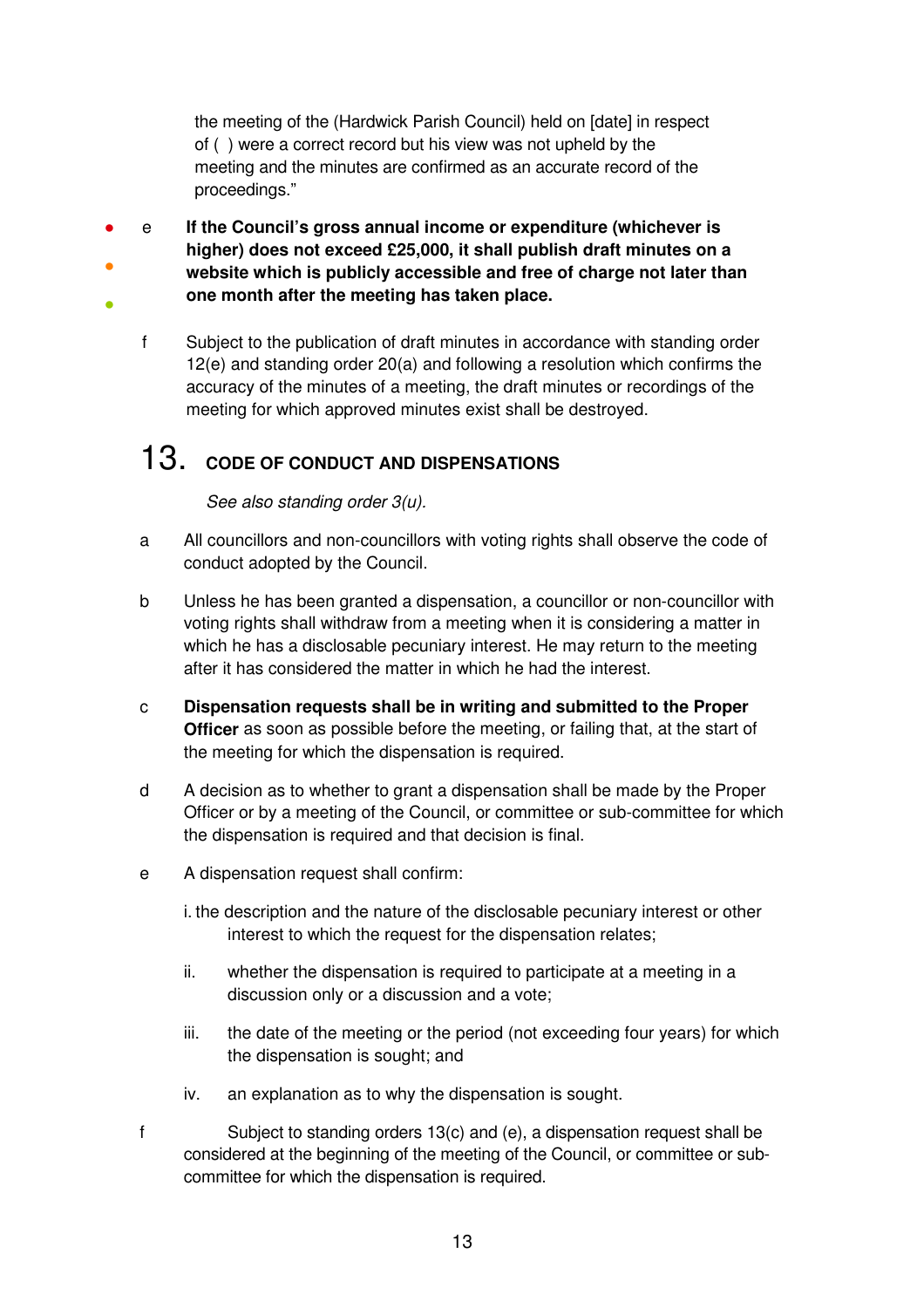**g A dispensation may be granted in accordance with standing order 13(d) if having regard to all relevant circumstances any of the following apply:** 

- **i. without the dispensation the number of persons prohibited from participating in the particular business would be so great a proportion of the meeting transacting the business as to impede the transaction of the business;**
- **ii. granting the dispensation is in the interests of persons living in the Council's area; or**
- **iii. it is otherwise appropriate to grant a dispensation.**

## 14. **CODE OF CONDUCT COMPLAINTS**

- a Upon notification by the District or Unitary Council that it is dealing with a complaint that a councillor or non-councillor with voting rights has breached the Council's code of conduct, the Proper Officer shall, subject to standing order 11, report this to the Council.
- b Where the notification in standing order 14(a) relates to a complaint made by the Proper Officer, the Proper Officer shall notify the Chairman of Council of this fact, and the Chairman shall nominate another staff member to assume the duties of the Proper Officer in relation to the complaint until it has been determined and the Council has agreed what action, if any, to take in accordance with standing order 14(d).
- c The Council may:
	- i. provide information or evidence where such disclosure is necessary to investigate the complaint or is a legal requirement;
	- ii. seek information relevant to the complaintfrom the person or body with statutory responsibility for investigation of the matter;
- d **Upon notification by the District or Unitary Council that a councillor or non-councillor with voting rights has breached the Council's code of conduct, the Council shall consider what, if any, action to take against him. Such action excludes disqualification or suspension from office.**

## 15. **PROPER OFFICER**

- a The Proper Officer shall be either (i) the clerk or (ii) other staff member(s) nominated by the Council to undertake the work of the Proper Officer when the Proper Officer is absent.
- b The Proper Officer shall:
	- i. **at least three clear days before a meeting of the council, a committee** or a sub-committee**,**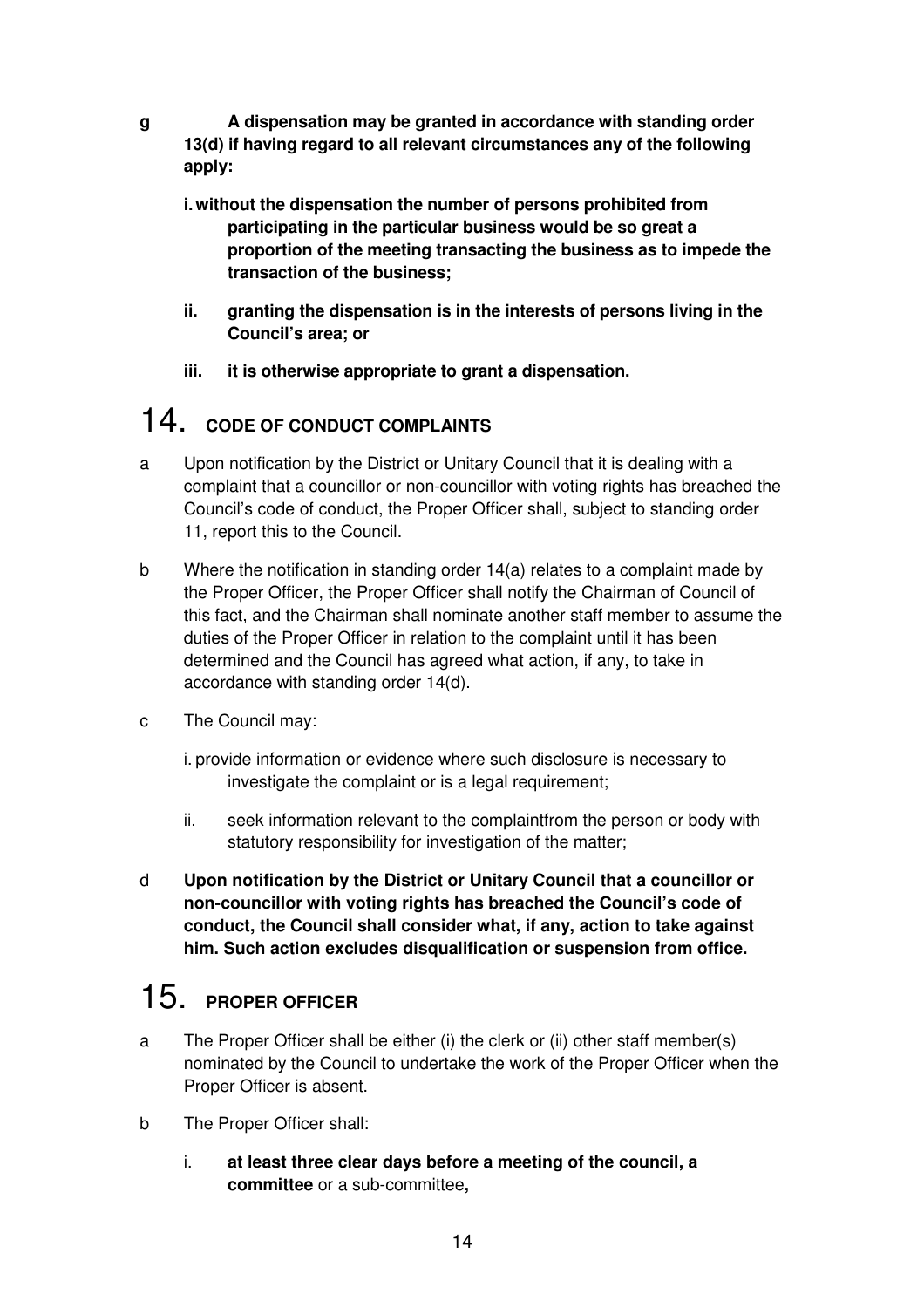- **serve on councillors by delivery or post at their residences or by emailauthenticated in such manner as the Proper Officer thinks fit,a signed summons confirming the time, place and the agenda (provided the councillor has consented to service by email), and**
- **Provide, in a conspicuous place, public notice of the time, place and agenda (provided that the public notice with agenda of an extraordinary meeting of the Council convened by councillors is signed by them).**

See standing order 3(b) for the meaning of clear days for a meeting of a full council and standing order 3(c) for the meaning of clear days for a meeting of a committee;

- ii. subject to standing order 9, include on the agenda all motions in the order received unless a councillor has given written notice at least 7 days before the meeting confirming his withdrawal of it;
- iii. **convene a meeting of the Council for the election of a new Chairman of the Council, occasioned by a casual vacancy in his office;**
- iv. **facilitate inspection of the minute book by local government electors;**
- v. **receive and retain copies of byelaws made by other local authorities;**
- vi. hold acceptance of office forms from councillors;
- vii. hold a copy of every councillor's register of interests;
- viii. assist with responding to requests made under freedom of information legislation and rights exercisable under data protection legislation, in accordance with the Council's relevant policies and procedures;
- ix. liaise, as appropriate, with the Council's Data Protection Officer;
- x. receive and send general correspondence and notices on behalf of the Council except where there is a resolution to the contrary;
- xi. assist in the organisation of, storage of, access to, security of and destruction of information held by the Council in paper and electronic form subject to the requirements of data protection and freedom of information legislation and other legitimate requirements (e.g. the Limitation Act 1980);
- xii. arrange for legal deeds to be executed; (see also standing order 23);
- xiii. arrange or manage the prompt authorisation, approval, and instruction regarding any payments to be made by the Council in accordance with its financial regulations;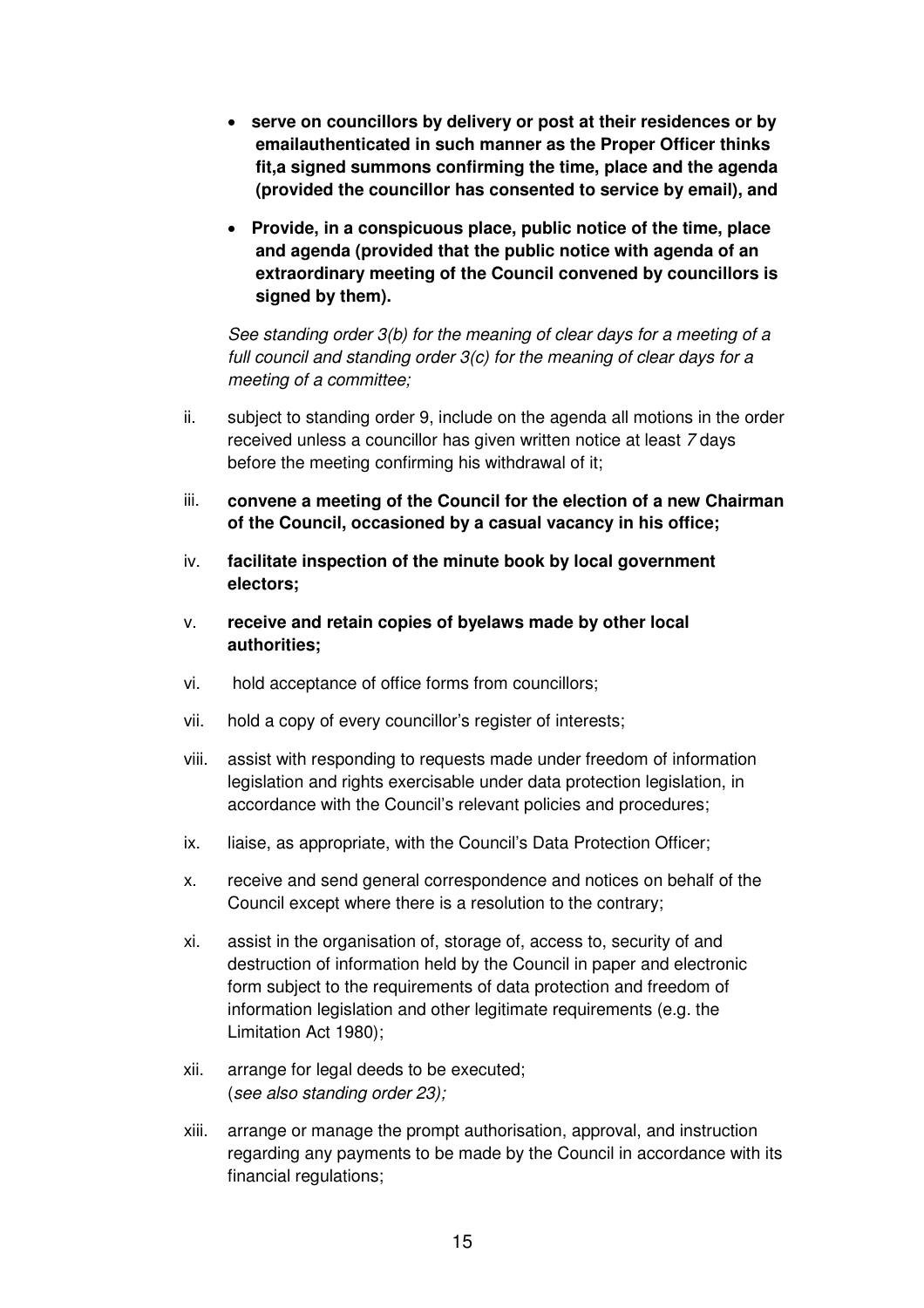- xiv. record every planning application notified to the Council and the Council's response to the local planning authority in a book for such purpose;
- xv. refer a planning application received by the Council to the Chairman or in his absence the Vice-Chairman of the Council within two working days of receipt to facilitate an extraordinary meeting if the nature of a planning application requires consideration before the next ordinary meeting of the Council;
- xvi. manage access to information about the Council via the publication scheme.

## 16. **RESPONSIBLE FINANCIAL OFFICER**

a The Council shall appointappropriate staff member(s)to undertake the work of the Responsible Financial Officer when the Responsible Financial Officer is absent.

## 17. **ACCOUNTS AND ACCOUNTING STATEMENTS**

- a "Proper practices" in standing orders refer to the most recent version of "Governance and Accountability for Local Councils – a Practitioners' Guide".
- b All payments by the Council shall be authorised, approved and paid in accordance with the law, proper practices and the Council's financial regulations.
- c The Responsible Financial Officer shall supply to each councillor as soon as practicable after 30 June, 30 September and 31 December in each year a statement to summarise:
	- i. the Council's receipts and payments (or income and expenditure) for each quarter;
	- ii. the Council's aggregate receipts and payments (or income and expenditure) for the year to date;
	- iii. the balances held at the end of the quarter being reported and

which includes a comparison with the budget for the financial year and highlights any actual or potential overspends.

- d As soon as possible after the financial year end at 31 March, the Responsible Financial Officer shall provide:
	- i. each councillor with a statement summarising the Council's receipts and payments (or income and expenditure) for the last quarter and the year to date for information; and
	- ii. to the Council the accounting statements for the year in the form of Section 1 of the annual governance and accountability return, as required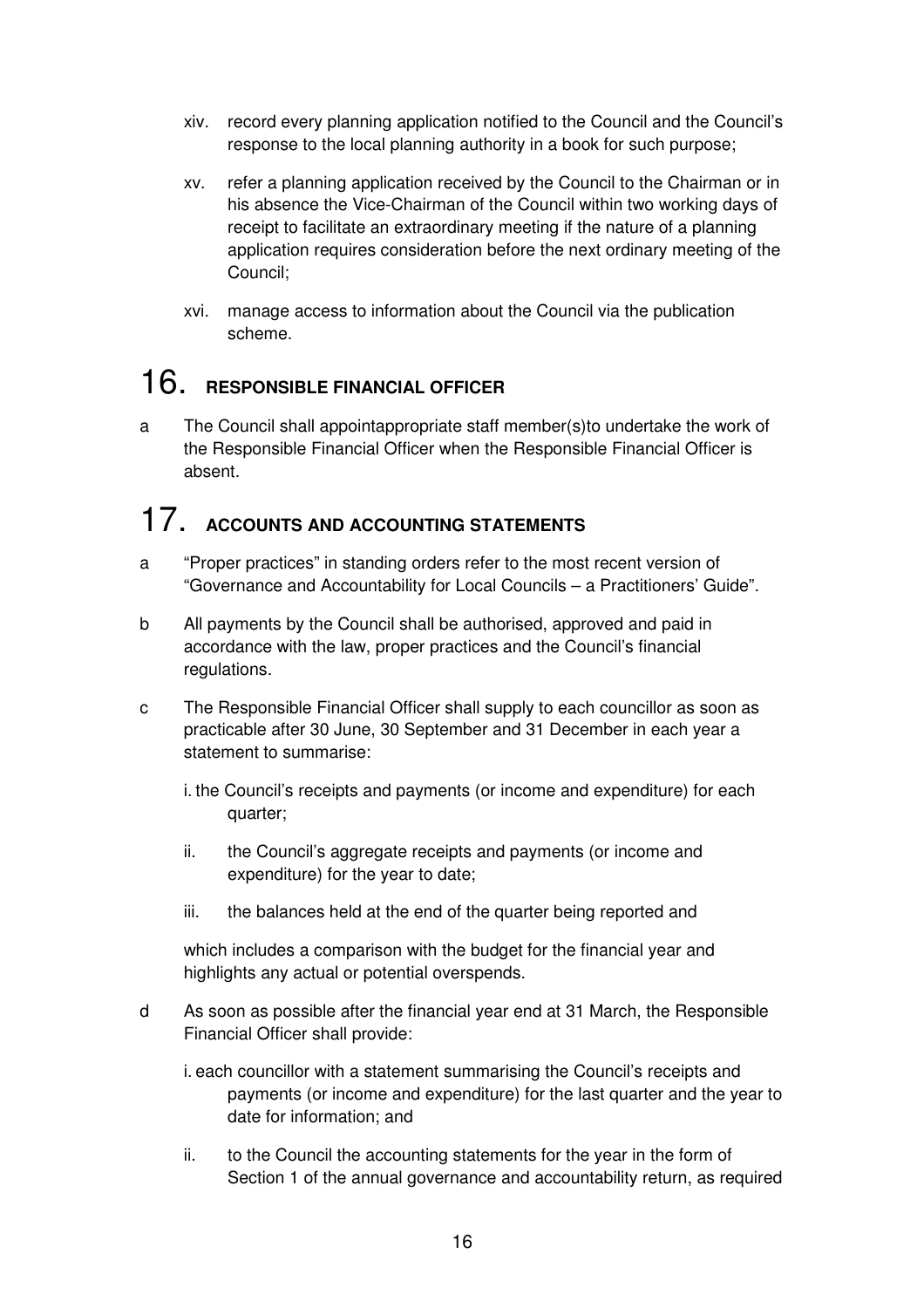by proper practices,for consideration and approval.

e The year-end accounting statements shall be prepared in accordance with proper practices and apply the form of accounts determined by the Council (receipts and payments, or income and expenditure) for the year to 31 March. A completed draft annual governance and accountability returnshall be presented to all councillors at least 14 days prior to anticipated approval by the Council. The annual governance and accountability returnof the Council, which is subject to external audit, including the annual governance statement, shall be presented to the Council for consideration and formal approval before 30 June.

#### 18. **FINANCIAL CONTROLS AND PROCUREMENT**

- a. The Council shall consider and approve financial regulations drawn up by the Responsible Financial Officer, which shall include detailed arrangements in respect of the following:
	- i. the keeping of accounting records and systems of internal controls;
	- ii. the assessment and management of financial risks faced by the Council;
	- iii. the work of the independent internal auditor in accordance with proper practices and the receipt of regular reports from the internal auditor, which shall be required at least annually;
	- iv. the inspection and copying by councillors and local electors of the Council's accounts and/or orders of payments; and
	- v. whether contracts with an estimated value below **£25,000** due to special circumstances are exempt from a tendering process or procurement exercise.
- b. Financial regulations shall be reviewed regularly and at least annually for fitness of purpose.
- c. **A public contract regulated by the Public Contracts Regulations 2015 with an estimated value in excess of £25,000 but less than the relevant thresholds in standing order 18(f) is subject to Regulations 109-114 of the Public Contracts Regulations 2015 which include a requirement on the Council to advertise the contract opportunity on the Contracts Finder website regardless of what other means it uses to advertise the opportunity.**
- d. Neither the Council, nor a committee or a sub-committee with delegated responsibility for considering tenders, is bound to accept the lowest value tender.
- e. **A public contract regulated by the Public Contracts Regulations 2015 with an estimated value in excess of £181,302 for a public service or supply contract or in excess of £4,551,413for a public works contract (or**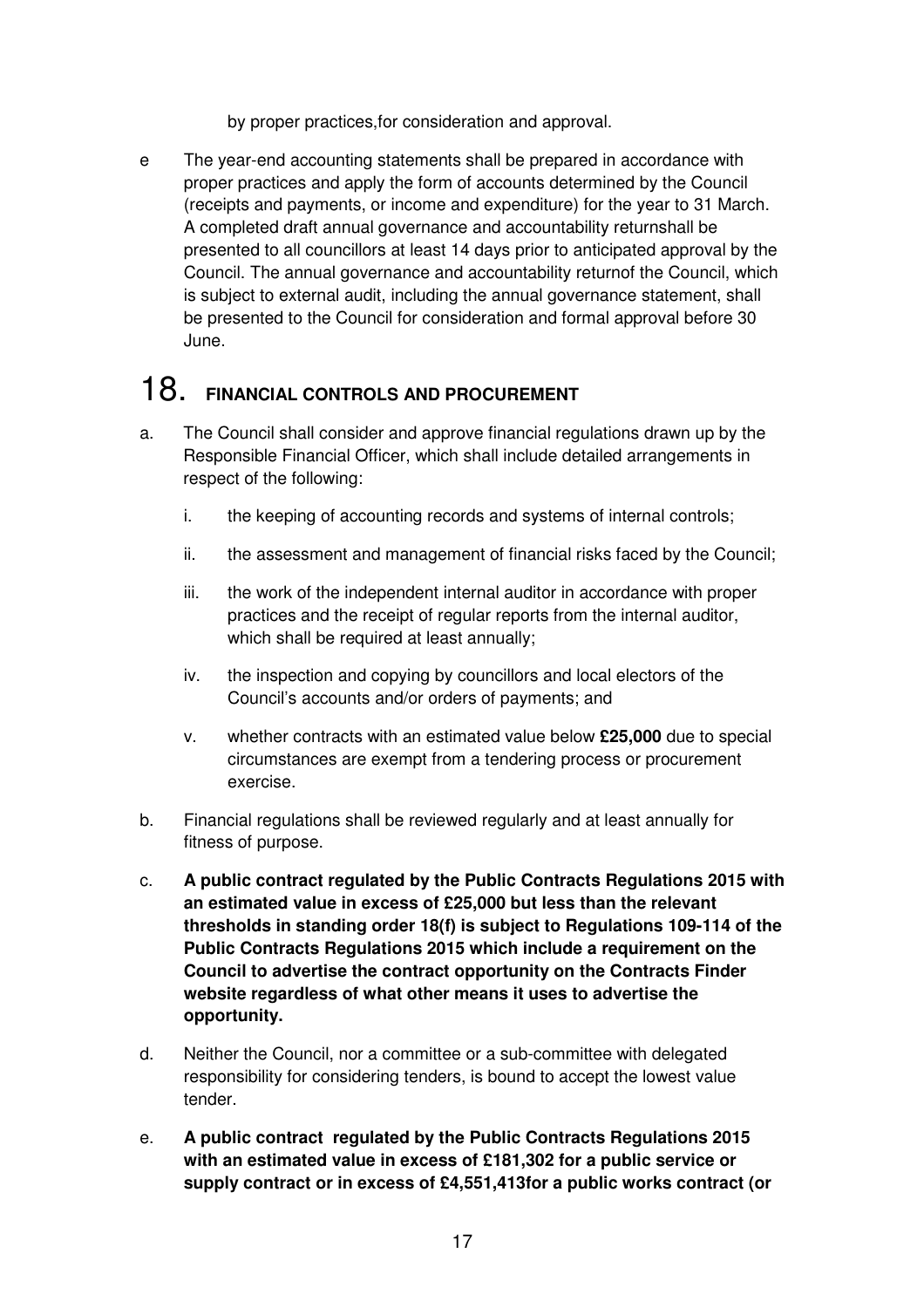**other thresholds determined by the European Commission every two years and published in the Official Journal of the European Union (OJEU)) shall comply with the relevant procurement procedures and other requirements in the Public Contracts Regulations 2015 which include advertising the contract opportunity on the Contracts Finder website and in OJEU.** 

f. **A public contract in connection with the supply of gas, heat, electricity, drinking water, transport services, or postal services to the public; or the provision of a port or airport; or the exploration for or extraction of gas, oil or solid fuel with an estimated value in excess of £363,424 for a supply, services or design contract; or in excess of £4,551,413for a works contract; or £820,370 for a social and other specific services contract (or other thresholds determined by the European Commission every two years and published in OJEU) shall comply with the relevant procurement procedures and other requirements in the Utilities Contracts Regulations 2016.** 

#### 19. **HANDLING STAFF MATTERS**

Matters affecting all staff are to be reviewed by the Chairman as line manager who will report to council with a recommendation.

- a A matter personal to a member of staff that is being considered by a meeting of the Parish Councilis subject to standing order 11.
- b Subject to the Council's policy regarding absences from work, the Council's most senior member of staff shall notify the chairman or, if he is not available, the vice-chairman of absence occasioned by illness or other reason and that person shall report such absence at thenext meeting.
- c The chairman or in his absence, the vice-chairman shall upon a resolution conduct a review of the performance and annual appraisal of the work of employees. The reviews and appraisal shall be reported in writing and are subject to approval by resolution at a meeting.
- d Subject to the Council's policy regarding the handling of grievance matters, the Council's most senior member of staff shall contact the chairman or in his absence, the vice-chairmanin respect of an informal or formal grievance matter, and this matter shall be reported back and progressed by resolution at a meeting.
- e Subject to the Council's policy regarding the handling of grievance matters, if an informal or formal grievance matter raised by an employee relates to the chairman or vice-chairman, this shall be communicated to another member of the Parish Council, which shall be reported back and progressed by resolution at a meeting.
- f Any persons responsible for all or part of the management of staff shall treat as confidential the written records of all meetings relating to their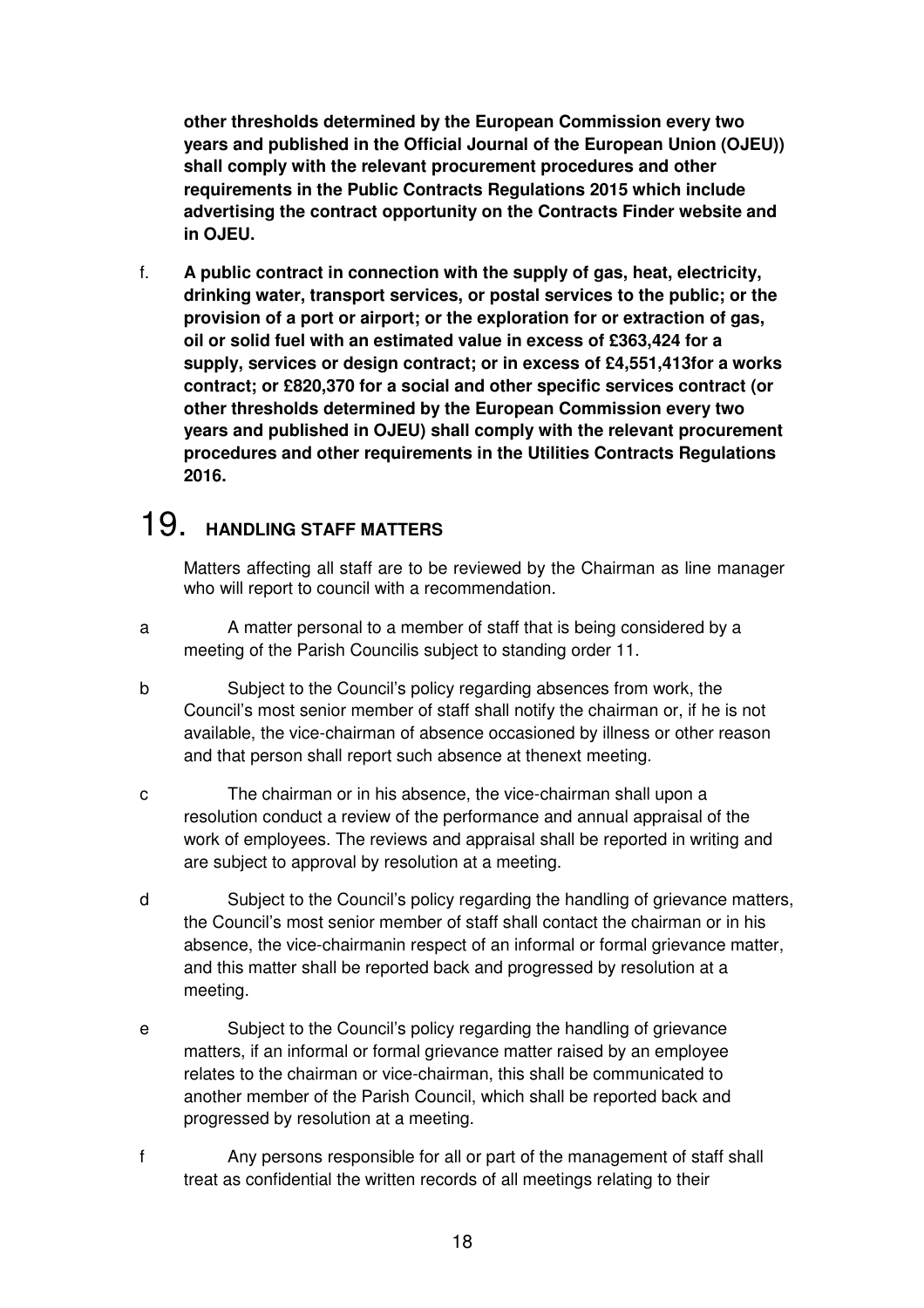performance, capabilities, grievance or disciplinary matters.

 $g$  In accordance with standing order 11(a), persons with line management responsibilities shall have access to staff records referred to in standing order 19(f).

#### 20. **RESPONSIBILITIES TO PROVIDE INFORMATION**

See also standing order 21.

- a **In accordance with freedom of information legislation, the Council shall publish information in accordance with its publication scheme and respond to requestsfor information held by the Council.**
- b If gross annual income or expenditure (whichever is the higher) exceeds £200,000 **The Council, shall publish information in accordance with the requirements of theLocal Government (Transparency Requirements) (England) Regulations 2015**.
- 21. **RESPONSIBILITIES UNDER DATA PROTECTION LEGISLATION**  (Below is not an exclusive list). See also standing order 11.
- a **The Council shall appoint a Data Protection Officer.**
- b **The Council shall have policies and procedures in place to respond to an individual exercising statutory rights concerning his personal data.**
- c **The Council shall have a written policy in place for responding to and managing a personal data breach.**
- d **The Council shall keep a record of all personal data breaches comprising the facts relating to the personal data breach, its effects and the remedial action taken.**
- e **The Council shall ensure that information communicated in its privacy notice(s) is in an easily accessible and available form and kept up to date.**
- f **The Council shall maintain a written record of its processing activities.**

## 22. **RELATIONS WITH THE PRESS/MEDIA**

a Requests from the press or other media for an oral or written comment or statement from the Council, its councillors or staff shall be handled in accordance with the Council's policy in respect of dealing with the press and/or other media.

## 23. **EXECUTION AND SEALING OF LEGAL DEEDS**

See also standing orders 15(b)(xii).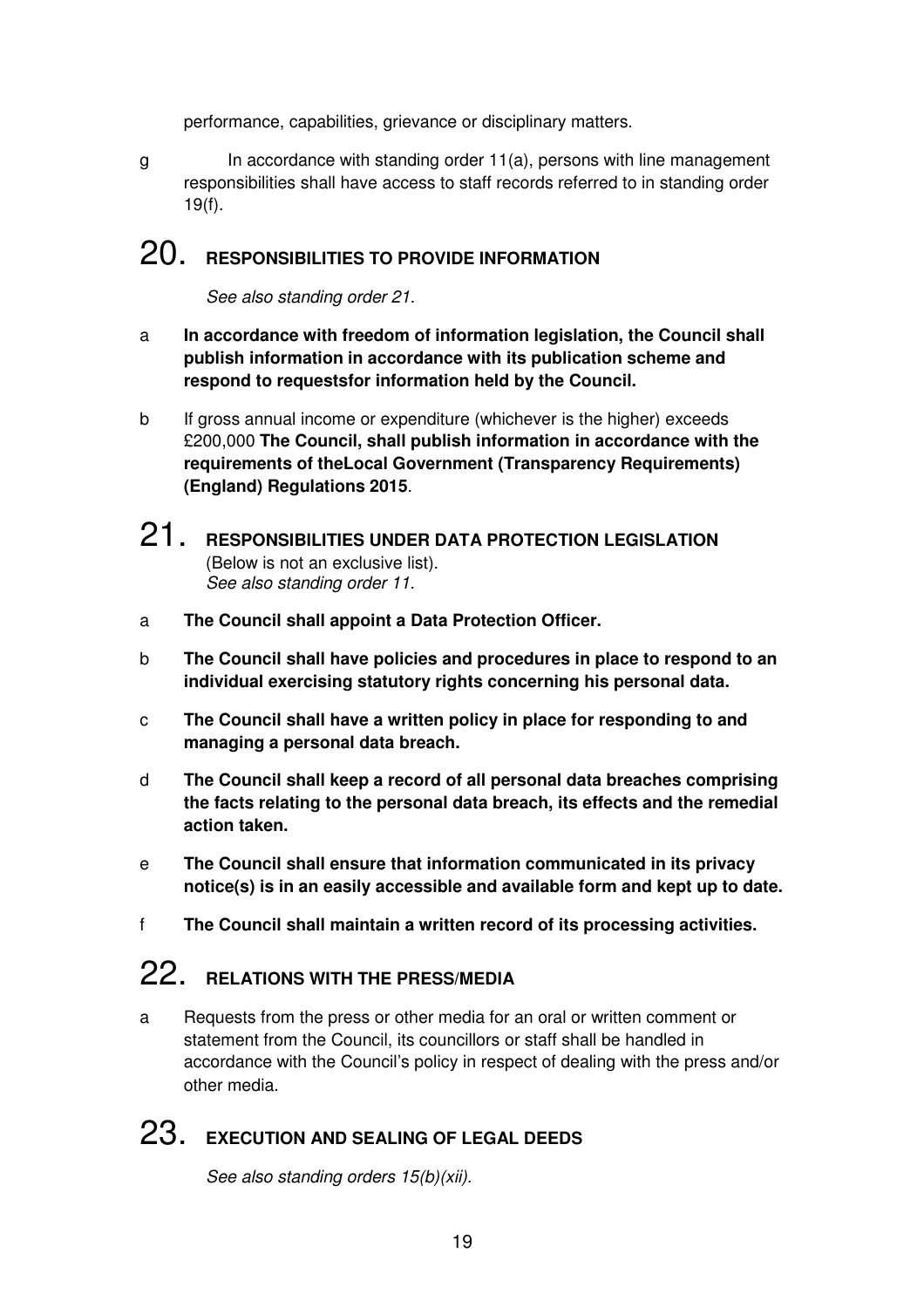a A legal deed shall not be executed on behalf of the Council unless authorised by a resolution.

**Subject to standing order 23(a), any two councillors may sign, on behalf of the Council, any deed required by law and the Proper Officer shall witness their signatures.** 

The above is applicable to a Council without a common seal.

#### 24. **COMMUNICATING WITH DISTRICT AND COUNTY OR UNITARY COUNCILLORS**

- a An invitation to attend a meeting of the Council shall be sent, together with the agenda, to the ward councillor(s) of the District and County Council representing the area of the Council.
- b Unless the Council determines otherwise, a copy of each letter sent to the District and County Council shall be sent to the ward councillor(s) representing the area of the Council.

## 25. **RESTRICTIONS ON COUNCILLOR ACTIVITIES**

- a. Unless duly authorised no councillor shall:
	- i. inspect any land and/or premises which the Council has a right or duty to inspect; or
	- ii. issue orders, instructions or directions.

## 26. **STANDING ORDERS GENERALLY**

- a All or part of a standing order, except one that incorporates mandatory statutory or legal requirements, may be suspended by resolution in relation to the consideration of an item on the agenda for a meeting.
- b A motion to add to or vary or revoke one or more of the Council's standing orders, except one that incorporates mandatory statutory or legal requirements, shall be proposed by a special motion, the written notice by at least 3 councillors to be given to the Proper Officer in accordance with standing order 9.
- c The Proper Officer shall provide a copy of the Council's standing orders to a councillor as soon as possible.
- d The decision of the chairman of a meeting as to the application of standing orders at the meeting shall be final.
- e With the prior agreement of the Parish Councillor, in exceptional circumstances, of the chairman or vice-chairman, a "minute's secretary" selected by the Clerk may be allowed to attend the meetings and to record the minutes of the meeting either in the presence of or in absence of the Clerk.